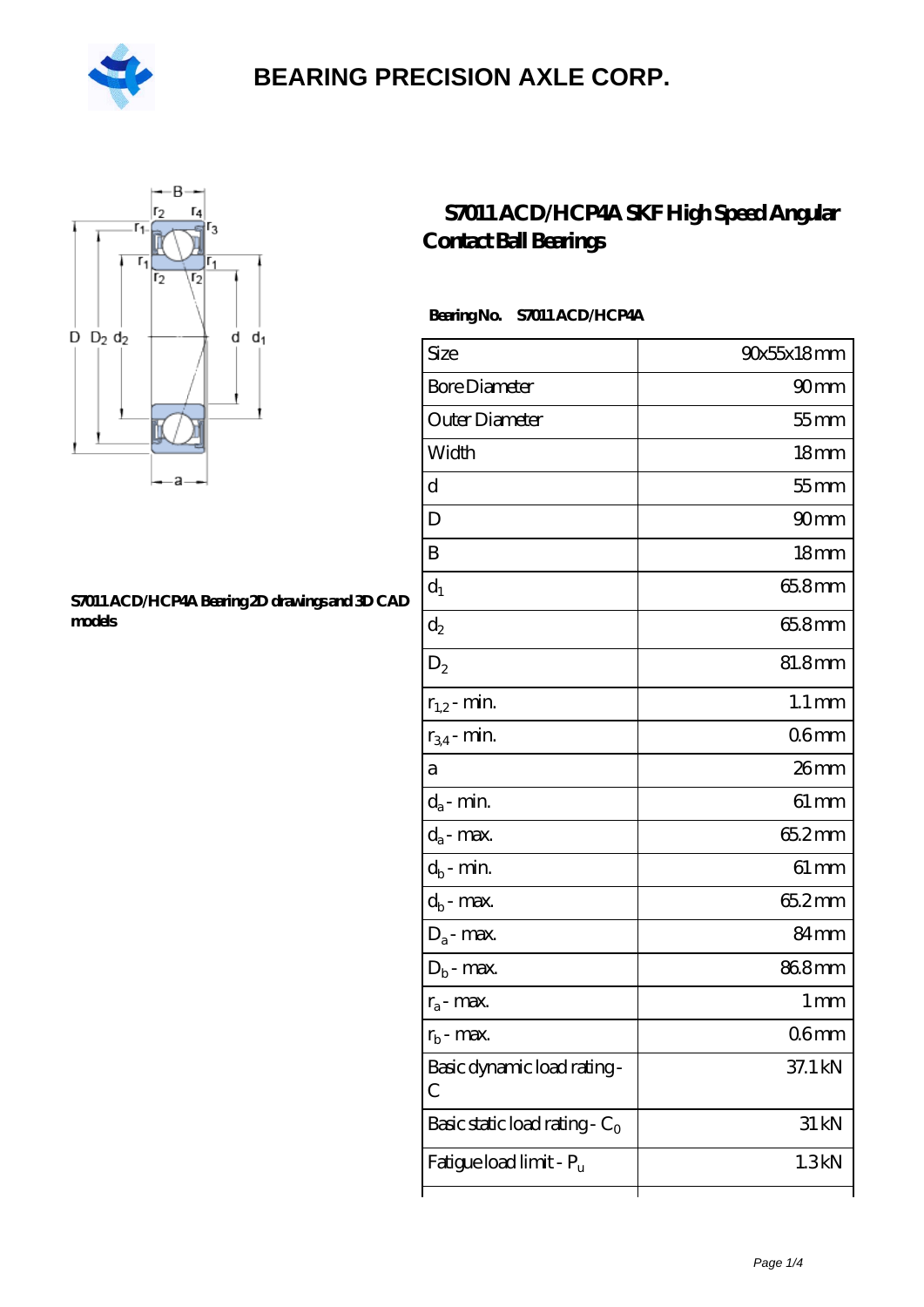

| Limiting speed for grease<br>lubrication | 17000r/min  |
|------------------------------------------|-------------|
| Ball - $D_w$                             | 11.112mm    |
| $Ball - z$                               | 18          |
| Calculation factor - e                   | 068         |
| Calculation factor - $Y_2$               | 087         |
| Calculation factor - Y <sub>0</sub>      | 038         |
| Calculation factor - $X_2$               | 041         |
| Calculation factor - $Y_1$               | 092         |
| Calculation factor - $Y_2$               | 1.41        |
| Calculation factor - $Y_0$               | 0.76        |
| Calculation factor - $X_2$               | 067         |
| Preload class $A - G_A$                  | 230N        |
| Preload class $B - G_B$                  | 460N        |
| Preload class $C - G_C$                  | 920N        |
| Preload class $D - G_D$                  | 1840N       |
| Calculation factor - f                   | 1.1         |
| Calculation factor - $f_1$               | 0.99        |
| Calculation factor - f <sub>2A</sub>     | 1           |
| Calculation factor - $f_{2B}$            | 1.02        |
| Calculation factor - $f_{\chi}$          | 1.05        |
| Calculation factor - $f_{2D}$            | 1.08        |
| Calculation factor - $f_{HC}$            | 1.02        |
| Preload class A                          | 176N/micron |
| Preload class B                          | 230N/micron |
| Preload class C                          | 305N/micron |
| Preload class D                          | 413N/micron |
| $d_1$                                    | $658$ mm    |
| $d_2$                                    | 65.8mm      |
| $D_2$                                    | 81.8mm      |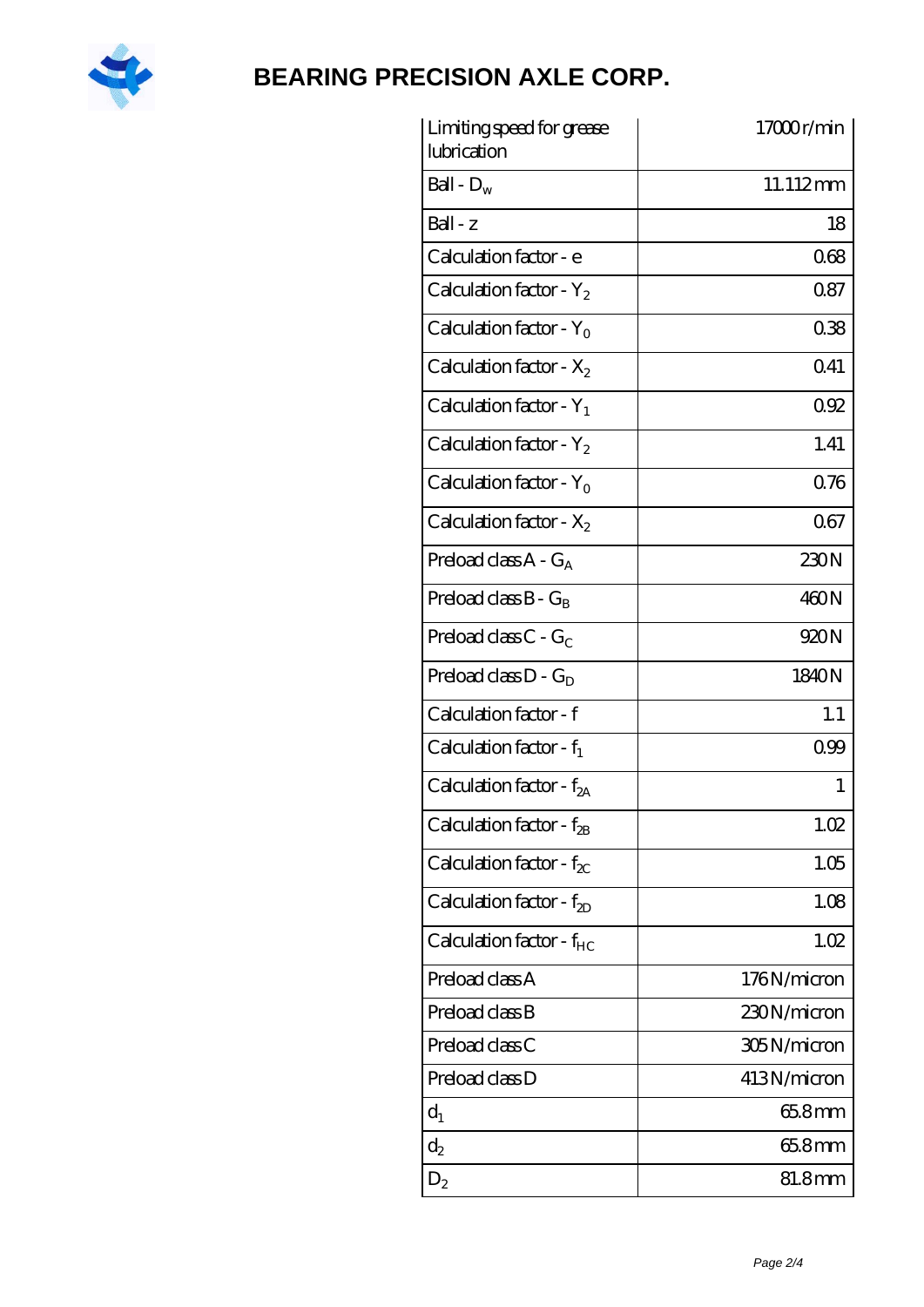

| $r_{1,2}$ min.                             | $1.1 \,\mathrm{mm}$ |
|--------------------------------------------|---------------------|
| $r_{34}$ min.                              | 06 <sub>mm</sub>    |
| $d_a$ min.                                 | $61 \,\mathrm{mm}$  |
| $d_a$ max.                                 | 65.2mm              |
| $d_b$ min.                                 | $61 \, \text{mm}$   |
| $d_h$ max.                                 | 65.2mm              |
| $D_a$ max.                                 | 84 <sub>mm</sub>    |
| $D_{b}$ max.                               | 868mm               |
| $r_a$ max.                                 | $1 \,\mathrm{mm}$   |
| $rb$ max.                                  | 06 <sub>mm</sub>    |
| Basic dynamic load rating C                | 37.1 kN             |
| Basic static load rating $C_0$             | 31 kN               |
| Fatigue load limit P <sub>u</sub>          | 1.32kN              |
| Attainable speed for grease<br>lubrication | 17000r/min          |
| Ball diameter $D_w$                        | 11.112mm            |
| Number of balls z                          | 18                  |
| Preload class $A G_A$                      | 230N                |
| Static axial stiffness, preload<br>classA  | 176N/μ m            |
| Preload class $BG_R$                       | 460N                |
| Static axial stiffness, preload<br>classB  | 230N/µ m            |
| Preload class $CG_C$                       | 920N                |
| Static axial stiffness, preload<br>classC  | 305N/μ m            |
| Preload class $D G_D$                      | 1840N               |
| Static axial stiffness, preload<br>classD  | $413N/\mu$ m        |
| Calculation factor f                       | 1.1                 |
| Calculation factor $f_1$                   | 0.99                |
| Calculation factor f <sub>2A</sub>         | 1                   |
| Calculation factor $f_{\rm 2B}$            | 1.02                |
| Calculation factor $f_{\chi}$              | 1.05                |